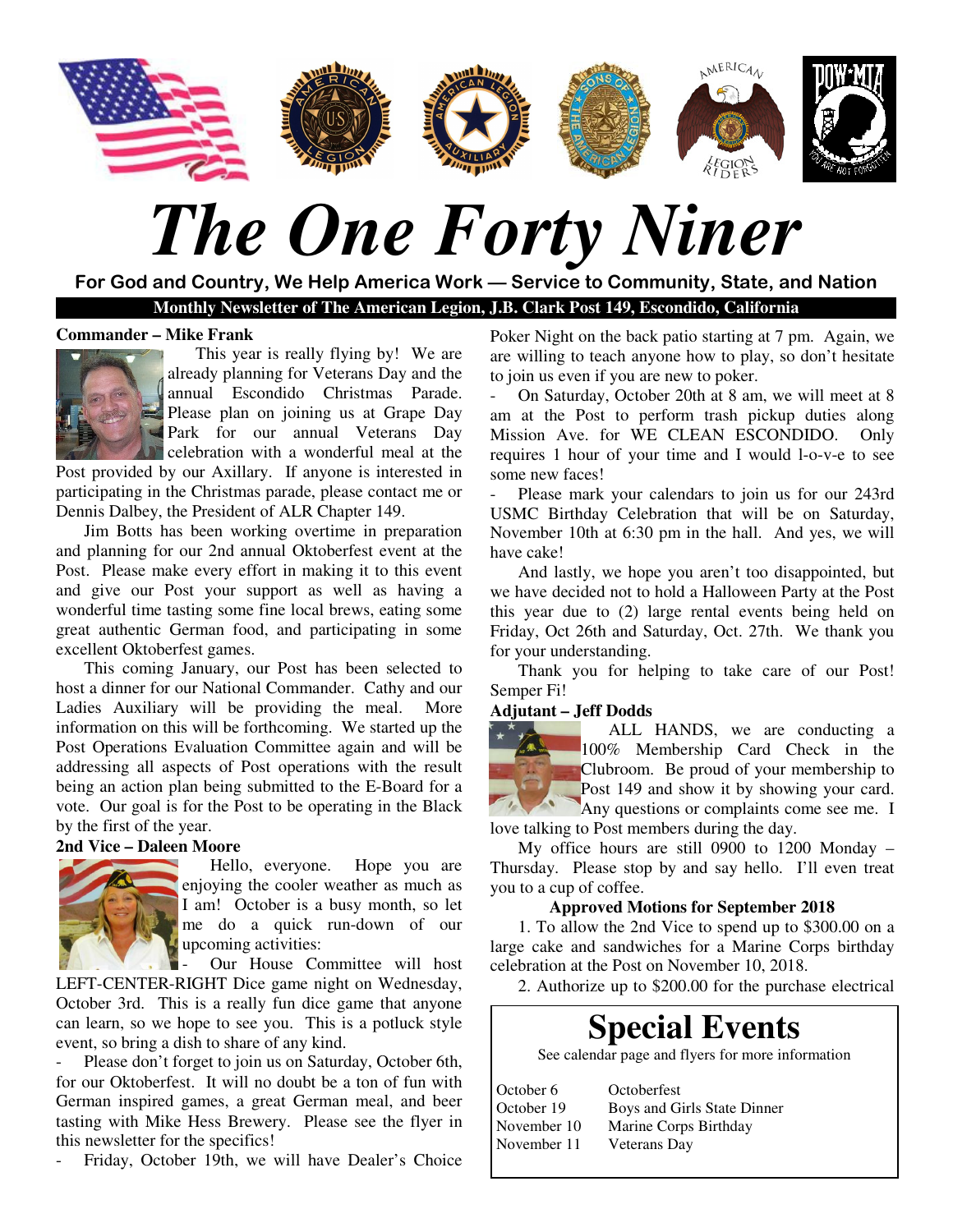and lighting materials for the Honor Wall/Flag display and backyard lighting.

 3. The Judge Advocate read changes to Post Standing Rules which will be read again at the Post Meeting.

#### **Chaplain: Chuck Faupel**



 Then the LORD said, "You feel sorry about the plant, though you did nothing to put it there. It came quickly and died quickly. But Nineveh has more than 120,000 people living in spiritual darkness, not to mention all the animals. Shouldn't I feel sorry for such a great city?" —Jonah 4:10-11

 Have you ever been angry with God? Be honest. Maybe you were hoping something would happen in your life, and it didn't happen. Or maybe you prayed for something, and God didn't answer your prayer in the way you wanted Him to answer it. Then again, maybe God blessed someone else when you thought you were more deserving of that blessing.

 Jonah was angry with God. While he was sitting outside Nineveh, waiting for it to be judged, the Bible tells us, "The Lord God arranged for a leafy plant to grow there, and soon it spread its broad leaves over Jonah's head, shading him from the sun. This eased his discomfort, and Jonah was very grateful for the plant" (Jonah 4:6 NLT). Then the Bible says the Lord brought a worm that ate the plant, causing it to die. So Jonah said, "Death is certainly better than living like this!" (Verse 8 NLT).

 Jonah seemed to be more concerned about losing his shade than he was about the people of Nineveh. He missed his comfort. He missed the whole picture. The people of Nineveh repented of their sins. They called it what it was, and God sent His healing.

 The problem with Jonah was that he was preoccupied with himself. While God had spared thousands of lives, Jonah missed his shade. Here was a man who survived three days and three nights in a fish's stomach, a man who repented, prayed, and preached the truth to the people of Nineveh, a man whom God used to bring about a spiritual awakening. Yet he fell into sin.

 It's a reminder that no matter how long we have known the Lord, we can still mess up. No matter how long we have known the Lord, we still may need to be revived again.

### *The One Forty Niner*

The Official Publication of **The American Legion J. B. Clark Post 149** 230 E. Park Avenue, Escondido, California 760-745-1159 - Fax 760-745-1676 Web - **www.escondidolegion.org**  Address correspondence regarding mailing to the Adjutant at adjutant149@gmail.com Send content and comments to the editor at editorpost149@sbcglobal.net

#### **American Legion Auxiliary Cathy Wathen - President**



 Where has the year gone? Thanksgiving and Christmas are approaching fast, really fast. Plans for our yearly Christmas Craft Bazaar/Bake Sale have started. Our first workshop was on September 16th and boy did we

make some great Christmas decorations. Anyone who loves crafting we need you!!!! We are open to any and all handmade items that are relatively simple and can be accomplished quickly. Our next scheduled workshop will be on Sunday September 30th at 12:30 in the conference room. We still need someone to help coordinate the bake sale, anyone interested please let us know. Any Auxiliary member active or not who loves to bake we would love to have you come and enjoy breakfast and sell homemade baked goodies.

 We continue to take donations for our yearly food challenge to Mom's, so far we have collected 796 lbs. Put all items in the gray bin in the hallway. No expired items or glass jars can be accepted. Since Christmas is right around the corner we will be collecting toys for the kids at Camp Pendleton too. Open your hearts and pockets to help make this a special Christmas for these special kids.

 Sunday October 7th our breakfast special will be Sandy's famous omelets along with our usual ham, sausage, and eggs. Enjoy our home cooked breakfast for only \$8.00, active duty military \$5.00.

 The Children's Christmas Party is on the schedule for Saturday December 8th from 1pm to 3pm. A sign-up sheet is in the hall and clubroom; the deadline for sign up is December 3rd. All Legion Family members' children, grandchildren and family members' ages infant to 10 years old are invited. Please remember to include their gender and age on the sheet. Lunch will be served before the arrival of Santa, who will deliver presents for all the kids. YOU MUST SIGN UP TO GET A GIFT FROM SANTA!!

 My thanks to everyone who supports the Auxiliary and everything we do for our Veteran's and their families.

#### 760-717-1425 cathywathenwatt@gmail.com **American Legion Auxiliary Irene Clingman, PR Chair**



 Boys & Girls State Joint Dinner – On October 19, 2018, the Auxiliary will be hosting a joint Boys & Girls State Dinner to recognize and honor the delegates chosen to represent our Post and Auxiliary at the 2018 California Session of Boys & Girls State.

This year, the Auxiliary sponsored four scholarships and the Post sponsored six. Students that are in their junior year of high school are selected by their school counselors to be interviewed by committee members and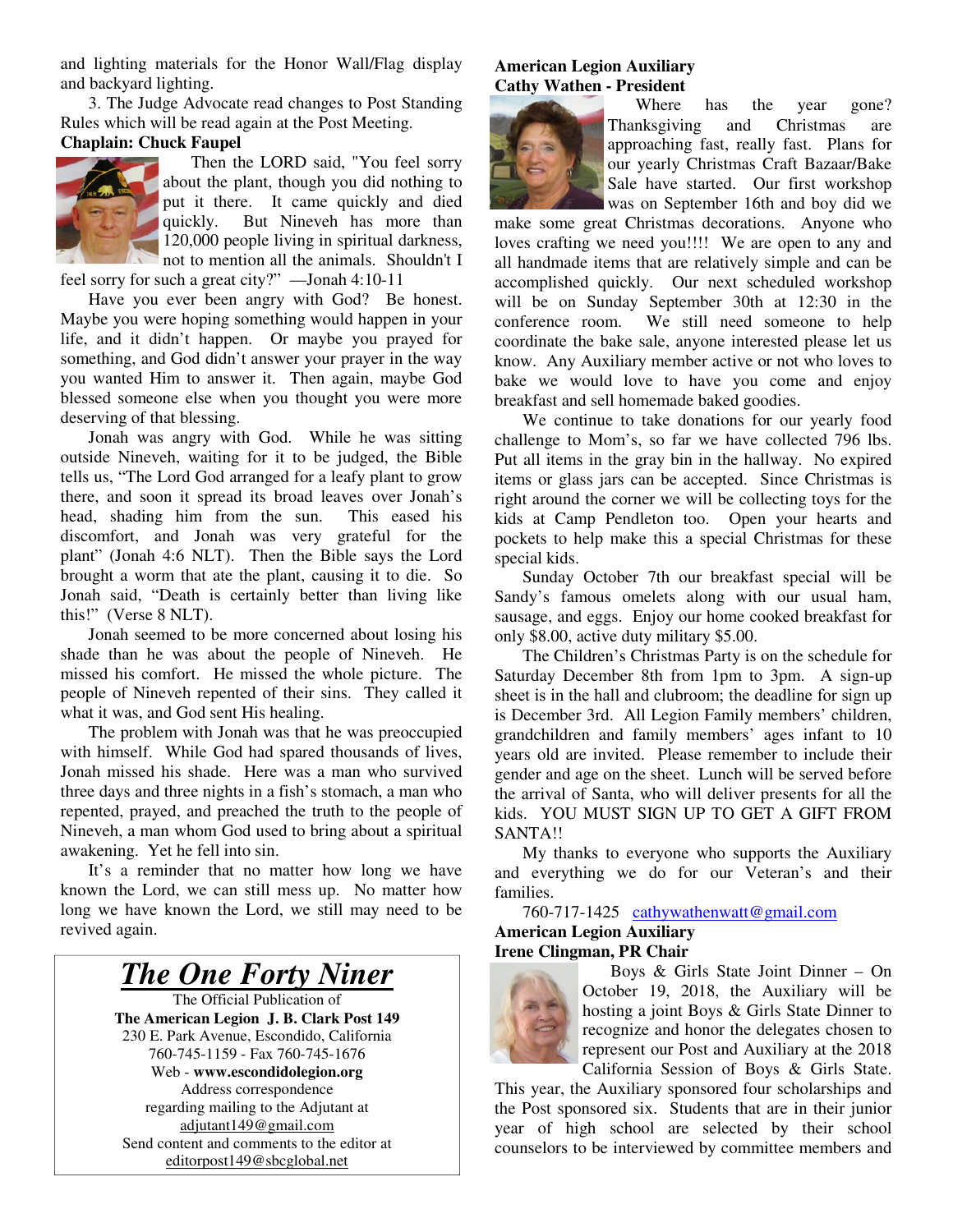individual interviews are then conducted. Counselors select students to be interviewed based on scholastic grades, leadership, school activities, community service, their moral character, etc. The Boys & Girls State offers opportunities to the attendees to assume the roles of government leaders by campaigning for office, writing, and debating pieces of legislation, giving speeches, learning the processes of local and state government, participating in mock trials, and assuming leadership roles.

 The Auxiliary delegates this year are: Maya Reid, Escondido High; Melissa Vasquez, San Pasqual High; Gretchen Deal, Escondido Charter High; and Maya Badrani, Mission Hills High in San Marcos. Gretchen submitted an application for a scholarship to the Samsung Company and she was awarded a California Region Samsung Scholarship in the amount of \$1,250. Her application was submitted to National for another potential scholarship award. The results from Samsung for the National Award will be announced sometime in October.

 The Post delegates are: Brendan Voges, Classical Academy; Charles (Will) Elliott and Wesley Seo, Escondido Charter; Antonio Maqueda and Thomas Tang, Escondido High; Mathis Wouters, San Pasqual High.

 The Auxiliary will be hosting a taco bar and dessert on Friday night, October 19, and the parents have been invited to attend. The students will be invited to share their experiences with us. I'm inviting all of our American Legion family members to attend and fill the hall to honor these students who are our future leaders. We hope to see you there! Special thanks to Carol Halvorson, Girls State Chair, and to Desirae Smidt, Boys State Chair! Funds to provide the scholarships are from our fund raising activities and donations are always welcome.

 2018 Food Challenge – The total pounds collected thus far for 2018 is 796.37 pounds. Our goal is 1,500 pounds. Simply drop off your food items in the large container located in the hallway off the main hall. There are bags available suggesting items needed. No glass containers please, and no outdated food items.

 Madrid Manor "In-Stitches Group" - Senior ladies living in the Madrid Manor Mobile Home Park meet on Tuesday morning's to sew, create quilts, and crochet or knit items that they donate to the VA Hospital, other military/veteran organizations, to our Auxiliary to support our programs, and to a program for young moms working towards their high school diploma at San Marcos High School. Many of these ladies were married to veterans and one had a husband that was a prisoner of war. This year, they have created a beautiful quilt that they will be raffling off to raise funds for material supplies. Representatives from their group will be attending the joint Boys & Girls State Dinner and will be asking for our support by purchasing raffle tickets to win this beautiful quilt which will be awarded before the holidays. Tickets are \$1 apiece or six tickets for \$5. We hope you support their work and buy a raffle ticket or two. Winter days are coming and a new comfy quilt might be yours!



#### **Clubroom Manager – Stef Holden**



 As I fast approach marking my first anniversary serving as your Club Room Manager, I would like to express a sincere thank you to each and every member of the Club Room Staff. Shannon, Audrey, Cheryl, Maggie, and Ryan alike, you will

never know my level of gratitude for making my job so manageable as a result of all your efforts and hard work! Many of you have approached me commenting that our current Club Room Staff is the best team currently assembled at the post you have seen in recent memory. Your compliments have not been unheard and are greatly appreciated. We will continue striving to provide you with the best Club Room experience possible. I would like to also thank Ms. Daleen Moore, your hard work as the rental agent has been instrumental in increasing the revenue for the Club Room. Daleen, keep up the great work!

 Please be sure to join us Saturday, October 6 for our Oktoberfest celebration. Start time is 3:00pm and meal time is 5pm to 6pm so do not be late. The Clubroom will be featuring beers from the Mike Hess Brewery. On October 26 we will be hosting College Night with local rockers "Carl's Bad habits" and as always Doug is serving up a great time every 1st and 3rd Friday of the month with Karaoke.

Hope to see you all very soon!

#### AMERICAN LEGION FUNDRAISER Hosted by: THE GOLDEN EGG OMELET HOUSE

When you go to The Golden Egg Omelet House and enjoy a meal, the American Legion Post 149 can earn 10% of all food and beverages purchased. Just mention when you get the bill that you are there to support the "American Legion Post 149", have them write it on the bill.

 It is located at 316 W. Mission Ave. #101 behind McDonalds and Arby's in Escondido

They are open 7am-2:30pm, Daily.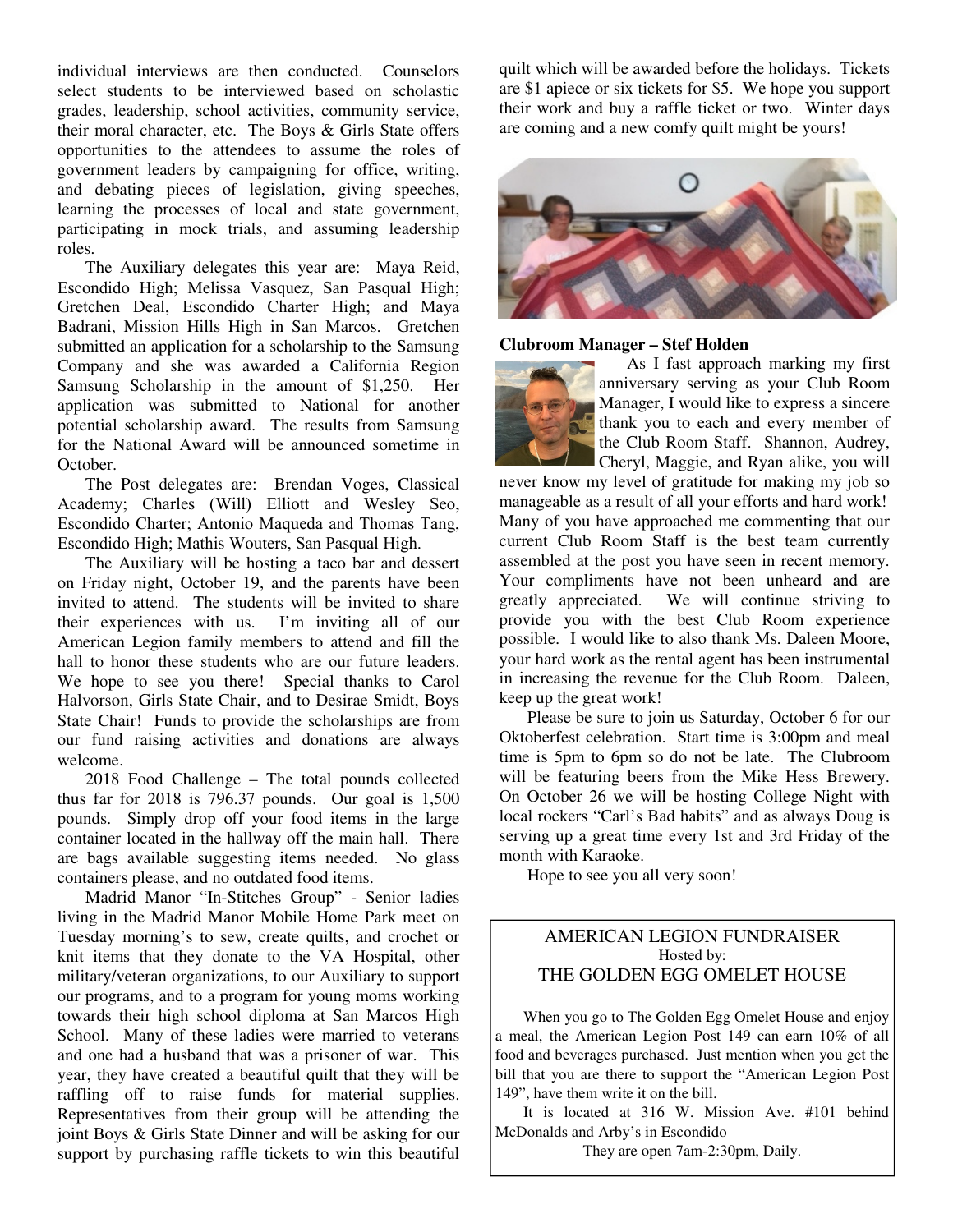

DATE: Saturday, October 6, 2018 TIME: 3 pm MEAL TIME: Served from 5 to 6 pm ONLY-No exceptions, so don't be late! WHERE: American Legion Post 149 Patio, 230 E. Park Ave., Escondido

 DETAILS: \$12 per person includes beer tasting and authentic German meal of (1) pork brat or (1) beef hot dog, Beer sautéed peppers, German Potato Salad, Cucumber Salad, Sauerkraut and dessert. No Substitutions.

ACTIVITIES: After dinner, we will participate in some German inspired games! (Adults only)

# **German Attire Highly Encouraged**



## **SAVE THE DATE**

*Saturday, November 10, 2018 6:30 pm* 

**U.S. MARINE CORPS BIRTHDAY CELEBRATION IN THE HALL Including Guest Speaker & Cake Cutting Ceremony**  (And yes, we would love all branches to attend!)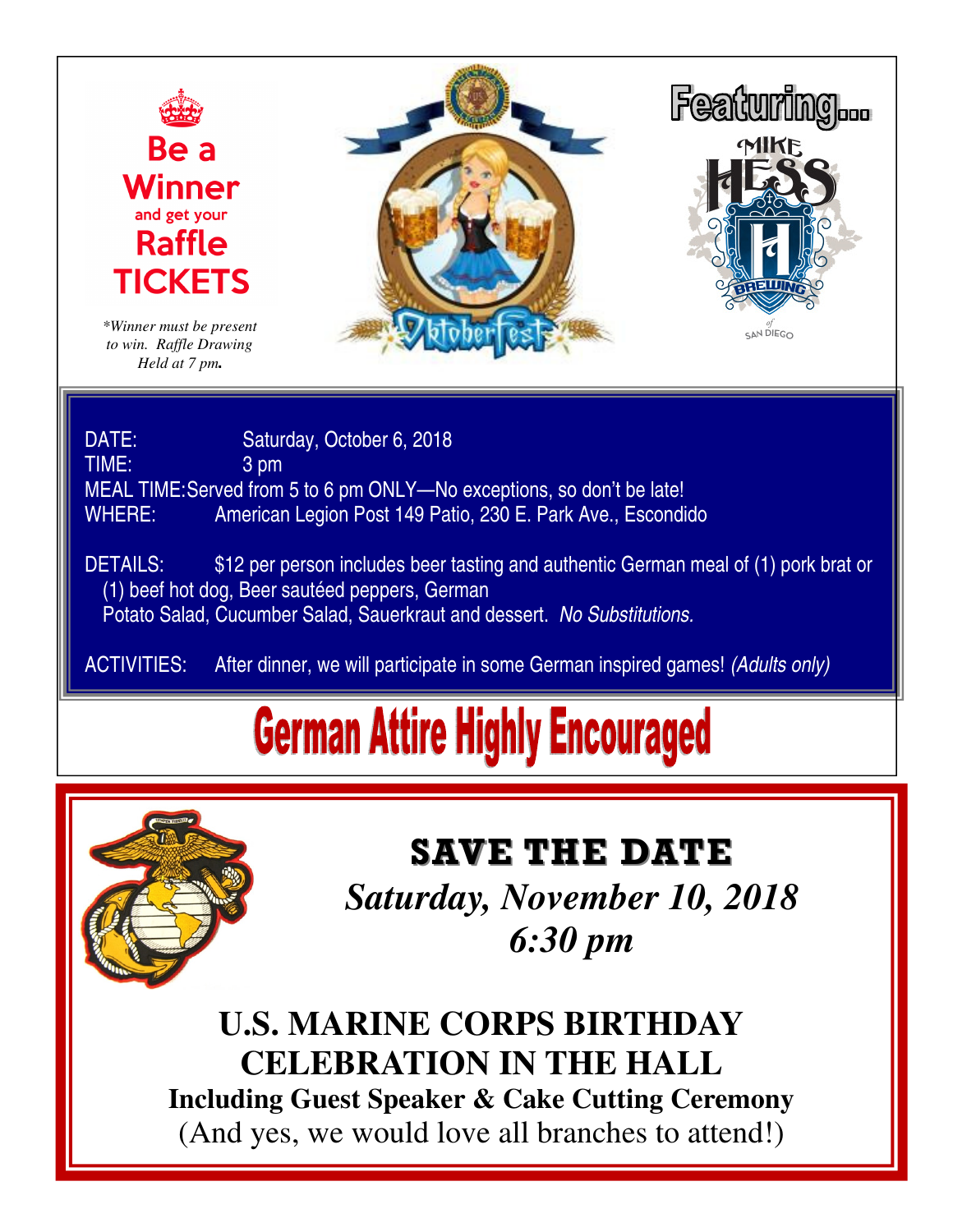www.calegionpost149.org Call 745-1159 and use auto menu for updates

### *The One Forty Niner*

#### **Post Members Free Birthday Month Breakfast**

At the Post Officers Breakfast in your birthday month - 3rd Sunday of the month - All you can eat buffet

| <b>SUNDAY</b>                                                                            | <b>MONDAY</b>                             | <b>TUESDAY</b>                                                 | WEDNESDAY                                                                                             | <b>THURSDAY</b>                                               | <b>FRIDAY</b>                                                                                                            | <b>SATURDAY</b>                                                             |
|------------------------------------------------------------------------------------------|-------------------------------------------|----------------------------------------------------------------|-------------------------------------------------------------------------------------------------------|---------------------------------------------------------------|--------------------------------------------------------------------------------------------------------------------------|-----------------------------------------------------------------------------|
| <b>Sep 30</b>                                                                            | 1                                         | $\overline{\mathbf{2}}$                                        | 3                                                                                                     | $\overline{\mathbf{4}}$                                       | 5                                                                                                                        | 6                                                                           |
| <b>Riders</b><br><b>Breakfast</b><br>All you can eat<br><b>Buffet \$10.00</b>            | 6 PM<br><b>Allied Veterans</b><br>Council | 6 PM<br><b>VFW</b>                                             | 6 PM<br>Pot Luck<br><b>Game Night</b><br><b>LRC</b><br>1-5 PM<br><b>Baker Electric</b><br>in the Hall |                                                               | 6 PM<br><b>Boy Scouts</b><br><b>Grilled Cheese</b><br>& Chili<br>7 PM<br>Doug Johnson<br>Karaoke                         | 3 PM<br>Oktoberfest<br>See Flyer                                            |
| 7                                                                                        | 8                                         | 9                                                              | 10                                                                                                    | 11                                                            | 12                                                                                                                       | 13                                                                          |
| 8-11 AM<br>Auxiliary<br><b>Breakfast</b><br>\$8.00                                       |                                           | 6 PM<br><b>DAV</b><br>5 PM<br>Finance Comm.<br>6 PM<br>E-Board |                                                                                                       | Noon - 4 PM<br><b>Escondido Arts</b><br>Assoc.<br>In the Hall | 6 PM<br>Desirae & crew<br><b>Food drive</b><br>dinner<br>See below<br>7 PM<br>Open Juke Box                              | .10 AM<br>173rd Airborne                                                    |
| 14                                                                                       | 15                                        | 16                                                             | 17                                                                                                    | 18                                                            | 19                                                                                                                       | 20                                                                          |
| 8-11 AM<br>Sons<br><b>Breakfast</b><br>All you can eat<br>Buffet \$10.00                 |                                           | Meeting night<br>5 PM SAL<br>6 PM Post<br>6 PM Auxiliary       | 6 PM<br><b>VFW Auxiliary</b><br>1-5 PM<br><b>Baker Electric</b><br>in the Hall                        |                                                               | 6 PM<br>Auxiliary<br>Taco Bar<br>Boys and Girls<br><b>State Dinner</b><br>7 PM<br>Doug Johnson<br>Karaoke<br>Poker night | 8 AM<br>We Clean<br>Escondido<br>9-AM - Noon<br><b>Blue Star</b><br>Mothers |
| 21                                                                                       | 22                                        | 23                                                             | 24                                                                                                    | 25                                                            | 26                                                                                                                       | 27                                                                          |
| 8-11 AM<br><b>Post Officers</b><br><b>Breakfast</b><br>All you can eat<br>Buffet \$10.00 | 6 PM<br>House Comm.                       |                                                                | Riders<br><b>Annual Dinner</b>                                                                        |                                                               | 6 PM<br>Sons<br>Fish Fry<br>7 PM<br>Carl's Bad<br><b>Habits Band</b><br>College night                                    | 5-11 PM<br><b>Private Party</b><br>in the Hall                              |
| 28<br>$40 - 8$<br><b>Breakfast</b>                                                       | 29                                        | 30                                                             | 31                                                                                                    | Nov <sub>1</sub>                                              | Nov <sub>2</sub><br>6 PM<br><b>Boy Scouts</b><br><b>Baked Chicken</b><br>7 PM<br>Doug Johnson<br>Karaoke                 | Nov <sub>3</sub><br>11 AM - 4 PM<br><b>Girls Scouts</b><br>in the Hall      |

**Food Drive Dinner - Friday October 12 - 6 PM** 

ONLY \$3.00 OR BRING 3 CANS OF FOOD for the Auxiliary Food drive for MOM's kitchen at Camp Pendleton Additional donations welcome Choice of Chili or soup, Baked Potato Bar, Dessert